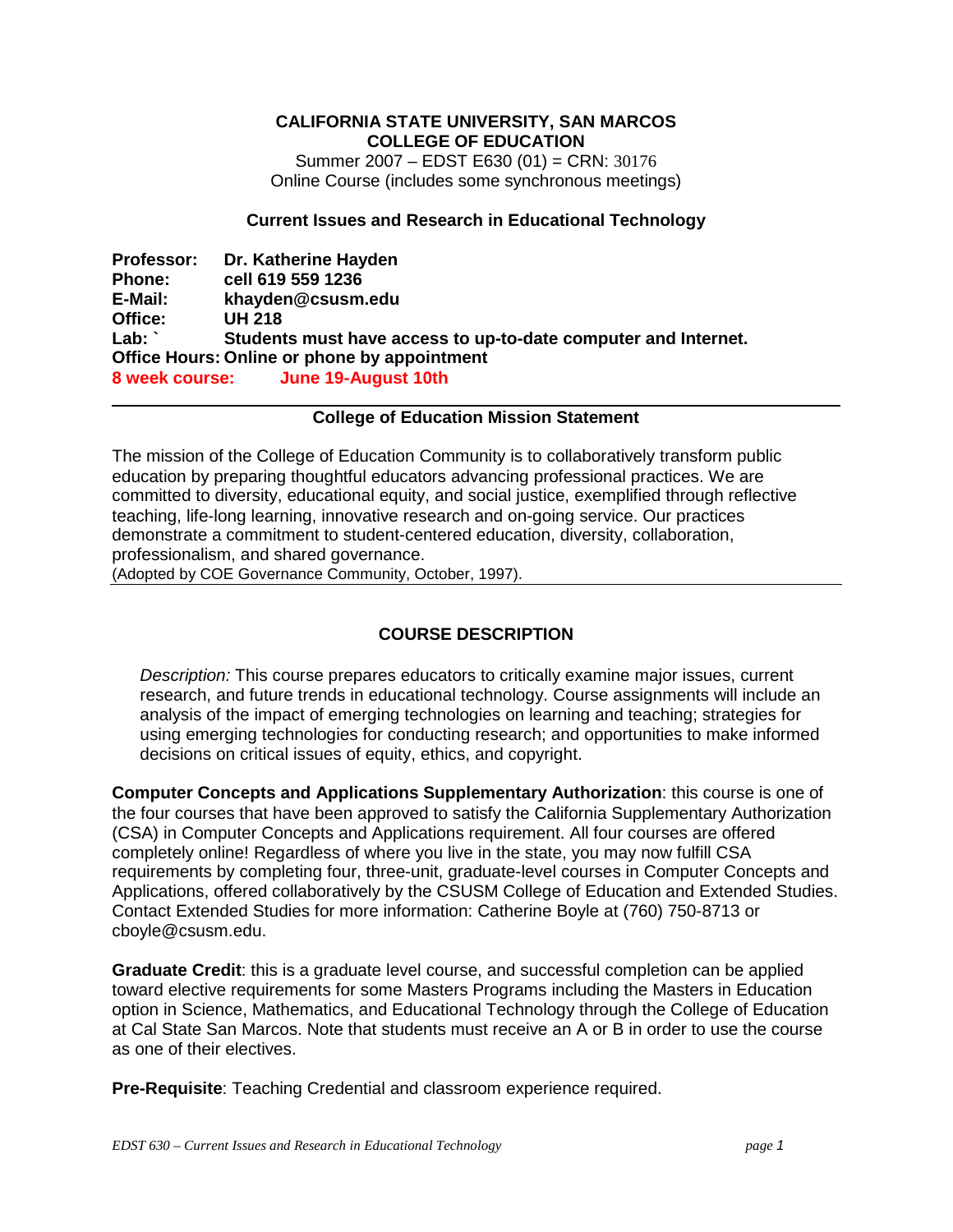## **Required Course Materials and Texts**

- 1. ISTE Student Membership: http://www.iste.org (\$54) including either *Journal on Research on Technology in Education (JRTE)* OR *Learning and Leading with Technology (L&L)*. ISTE registration must be complete by end of first week of class).
- 2. Subscription to **Task Stream** (www.taskstream.com). Indicate you are from California State University System: San Marcos. (1 semester: \$25).
- 3. Storage device: Flash Drive recommended (256MB)
- 4. Email Account You are provided a campus email account automatically after you are registered for the class. To activate, contact Help Desk.
- 5. \*Computer Access If you do not have access to a computer at home or school, you must identify a location with access appropriate to use course resources including online videos, audio and access to this Web site: http://www.tappedin.org
- 6. \*Classroom Access If you are not currently teaching, you must arrange to plan, teach, and assess two – three technology-rich lessons in a classroom. If you are having difficulty making these arrangements, please contact the instructor by the end of the second week of the course.

# **Course Goals: Learner Outcomes**

By the end of this class, students will

- 1. *Demonstrate knowledge of the National Educational Technology Standards (NETS) for teachers, students, and administrators.*
- *2. Be knowledgeable about issues of change, digital divide, equity, and challenges of implementation of technology in the curriculum.*
- *3. Uses technological resources to create and assess technology-enhanced lessons aligned with the adopted curriculum.*
- *4. Identify key features of various electronic communication forums and be able to apply their use for purposes of professional growth, research, and instruction.*
- *5. Design, adapt, and use lessons that address students' needs to develop information literacy and problem solving skills as tools for lifelong learning.*
- *6. Uses computer applications for a variety of educational purposes including manipulating and analyzing data for assessing students learning and for providing feedback.*
- 7. *Demonstrates competence in evaluating the authenticity, reliability and bias of data gathered, determining outcomes, and evaluating the success or effectiveness, monitoring and reflecting upon the results of using technology in instruction.*

## **COE Attendance Policy**

Due to the dynamic and interactive nature of courses in the College of Education, all students are expected to attend all classes and participate actively. At a minimum, students must attend more than 80% of class time, or s/he may not receive a passing grade for the course at the discretion of the instructor. Individual instructors may adopt more stringent attendance requirements. Should the student have extenuating circumstances, s/he should contact the instructor as soon as possible. In this course, the instructor has adopted this policy: you must be active in online coursework including email, discussions and activities at least twice weekly, or you cannot receive a grade of A or A-; if you are inactive for one week or more, you cannot receive a grade higher than B-. If you have extenuating circumstances, you should contact the instructor as soon as possible. *Modules begin on Tuesday each week and end on Monday of the following week. Two modules are completed EACH WEEK.*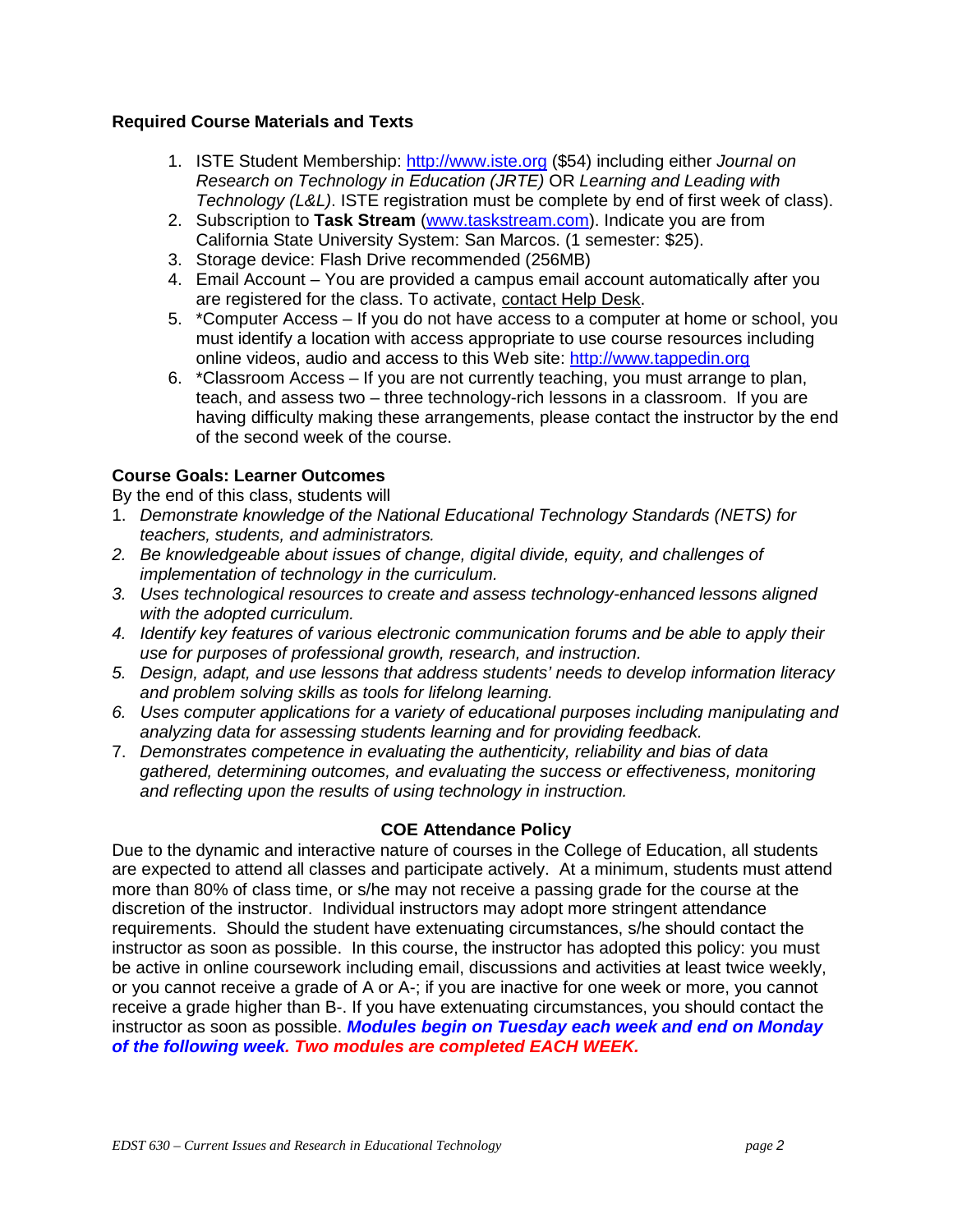#### **CSUSM Academic Honesty Policy**

"Students will be expected to adhere to standards of academic honesty and integrity, as outlined in the Student Academic Honesty Policy. All written work and oral presentation assignments must be original work. All ideas/materials that are borrowed from other sources must have appropriate references to the original sources. Any quoted material should give credit to the source and be punctuated with quotation marks.

Students are responsible for honest completion of their work including examinations. There will be no tolerance for infractions. If you believe there has been an infraction by someone in the class, please bring it to the instructor's attention. The instructor reserves the right to discipline any student for academic dishonesty in accordance with the general rules and regulations of the university. Disciplinary action may include the lowering of grades and/or the assignment of a failing grade for an exam, assignment, or the class as a whole."

Incidents of Academic Dishonesty will be reported to the Dean of Students. Sanctions at the University level may include suspension or expulsion from the University.

#### **Plagiarism:**

As an educator, it is expected that each student will do his/her own work, and contribute equally to group projects and processes. Plagiarism or cheating is unacceptable under any circumstances. If you are in doubt about whether your work is paraphrased or plagiarized see the Plagiarism Prevention for Students website http://library.csusm.edu/plagiarism/index.html. If there are questions about academic honesty, please consult the University catalog.

#### **Students with Disabilities Requiring Reasonable Accommodations**

Students with disabilities who require reasonable accommodations must be approved for services by providing appropriate and recent documentation to the Office of Disable Student Services (DSS). This office is located in Craven Hall 5205, and can be contacted by phone at (760) 750-4905, or TTY (760) 750-4909. Students authorized by DSS to receive reasonable accommodations should meet with their instructor during office hours or, in order to ensure confidentiality, in a more private setting.

#### **Postings Policy (Value Added Model)**

When replying to a posting by another student, instructor, or guest in the Discussion area of WebCT, your reply should include the name of the person who posted the previous message. Your response MUST do one of the following: **give an example** of what the prior post had described; **provide a different perspective** of the topic posted; OR **expand upon the idea** posted in the message by including more detail and depth. The instructor will provide feedback in the first few modules to support understanding of this concept. You will be asked to measure this model later in the course.

**Participation:** It is expected that all students will have an active presence in the online community. Organize your week so that you **visit the WebCT shell at least every 2 days** during the 8 weeks of the course. This will keep you in touch with module assignments and discussions. You will need to use an up-to-date computer and operating system that has the ability and speed to use WebCT and participate in Tapped In chats (www.tappedin.org), play sound files and movie clips. It is your responsibility to check these capabilities out ahead of time and have a plan to identify a facility or location where you can access using these technical capabilities during the course (campus provides access during the summer). There is a tune up tool on WebCT to use to test your browser and access. Note that all assignment documents MUST be completed in Microsoft Office (Word and/or Excel in .doc format). If you use the new Vista OS, be sure to save as a .doc file.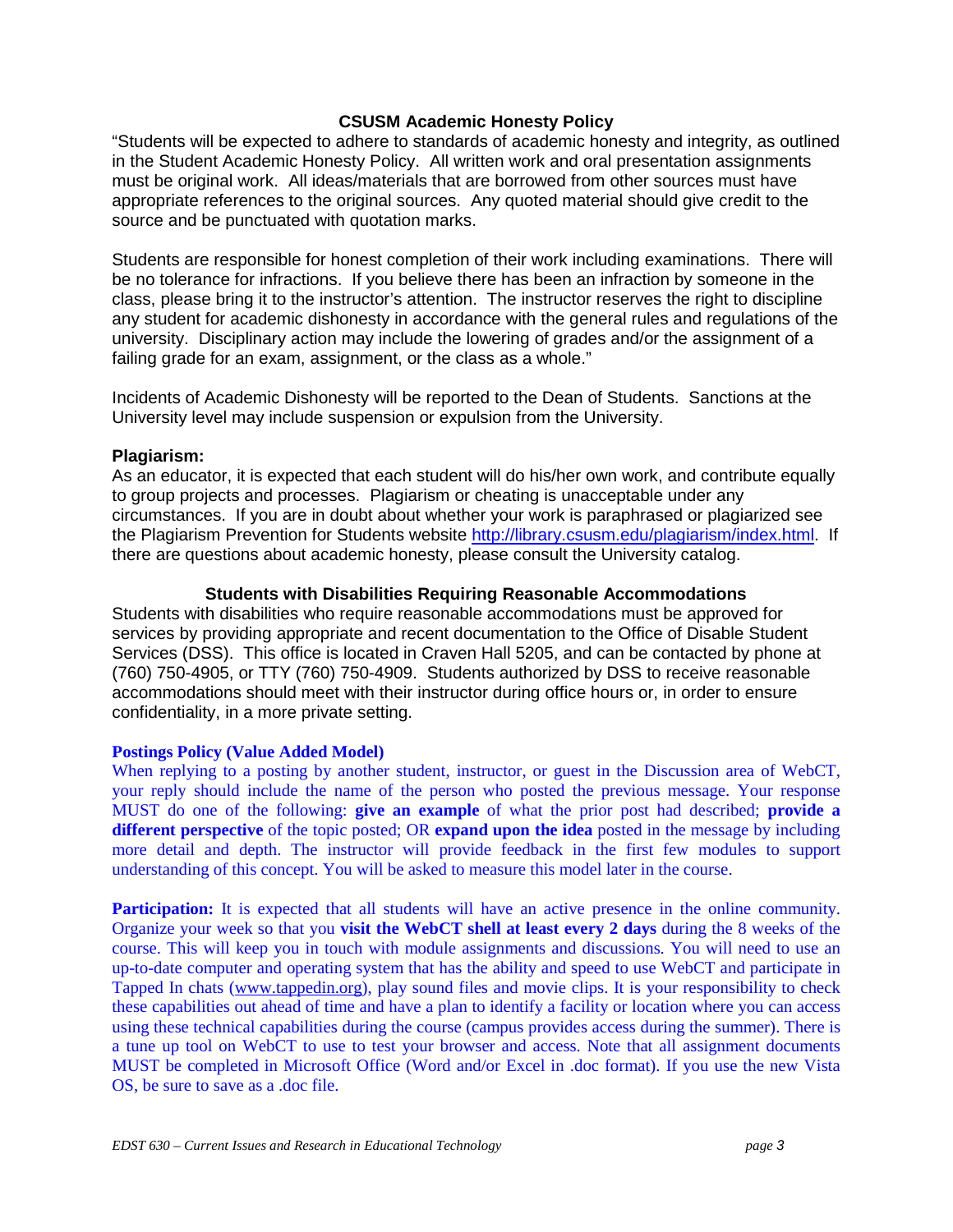**Assignment Questions:** There is a Question section in the Discussion area of WebCT. This section is included to allow everyone the benefit of having access to instructor responses. Please review the posted questions and replies before posting your question(s). Instructor will respond to posts within 48 hours.

**WebCT Help:** Call the CSUSM help desk. Their location and hours are listed on the web: http://www.csusm.edu/iits/sth/ Be sure to leave a phone number and/or email if you leave a message regarding a problem you are having. They can help with all technical aspects of the WebCT environment.

#### **Important Considerations:**

- Assignments are due when noted on the Calendar of WebCT.
- All assignments should be based on thoughtful reflection and at a masters level, and submitted only after proof reading and final editing (use spell and grammar check to assist you).
- Contact instructor in advance of any extended absence online or at a synchronous meeting or if you become behind in the weekly module activities. You should suggest a timeline for how you will make up missed sessions or alternative assignments when appropriate.
- Grading of written assignments will be based on adherence to the assignment, evidence of revision, clarity, coherence, and legibility in edited text. Points are deducted for spelling and/or grammar errors and/or missing elements, depth or accuracy.
- Remember to cite all information obtained from others completely in APA  $(5<sup>th</sup> Edition)$ . References are also required.

**Late assignments will be penalized by a 5% deduction in points for each weekday late.** All assignments are due by 11pm on the day specified in WebCT. After two weeks, late assignments receive no credit. If extraordinary circumstances occur, please make an appointment with the instructor. Remember to communicate with instructor immediately about issues or problems.

### **National Board for Professional Teaching Standards (NBPTS)**

All courses within the CSUSM masters program are intended to provide a comprehensive professional development experience. Teachers pursuing National Board Certification will find the COE assessment process, including requirements for portfolio completion, particularly helpful. Regardless of whether or not National Board Certification is sought and achieved, by the time teachers complete the program they will have made and documented significant accomplishments, which will be reflected in their practice.

The National Board for Professional Teaching Standards' (NBPTS) five core propositions that are reflected in some courses of the COE masters program. The concepts in the five propositions are the heart of the National Board's perspective on what teachers should know and be able to do. They help frame the core experiences and activities that enable teachers to demonstrate a high level of knowledge, skills, dispositions, and commitments described by these propositions. They provide the foundation for all standards and assessment. These propositions are: 1) Teachers are committed to students and their learning; 2) Teachers know the subjects they teach and how to teach those subjects to students; 3) Teachers are responsible for managing and monitoring student learning; 4) Teachers think systematically about their practice and learn from experience; and 5) Teachers are members of learning communities.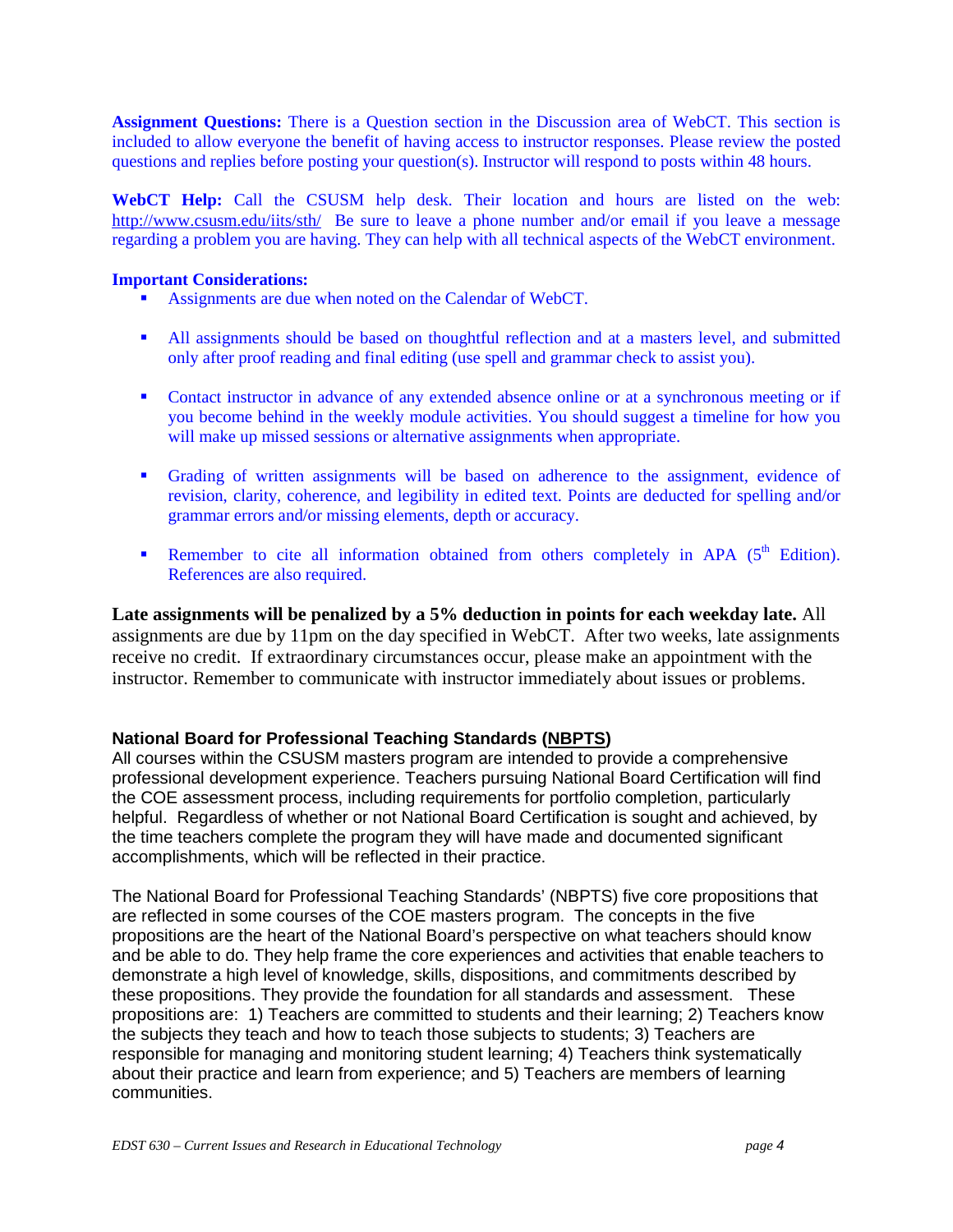CSUSM masters students will be supported in meeting the National Board's high and rigorous standards through the completion of assignments in this course and through their portfolios that provide evidence of teaching practice, student work samples, and through written commentaries that document and reflect their actions. These sources of evidence serve as a lens to what teachers do and how they think about their practice.

The EDST 630 course activities focus on content knowledge as well as age-appropriate and content-appropriate strategies that teachers may use for teaching subject matter using technology tools. Students will demonstrate their knowledge by responding to topics and readings that address critical issues of change and by completing a culminating digital portfolio of their work. Course objectives that align with (NBPTS) indicate that all students will show evidence of the following:

- A commitment to students and their learning.
- Knowledge of the subjects they teach and how to teach them.
- The demonstration of management and monitoring of student learning.
- Thinking systematically about their practice and learning from experience.
- Involvement as members of learning communities.
- Reflection on practice through completion of a digital portfolio addressing standards.

#### **Assessment**

In order to successfully complete this course, assignments must be completed with at least an acceptable level noted on assignment rubrics. In addition to the assignments described below, performance assessment will be on student's ability to perform tasks using a variety of software. California State University San Marcos has adopted an all-university writing requirement. In each course, students are required to **write at least 2500 words** in essays, exercises, papers and examinations. The portfolio is a large part of this writing assessment.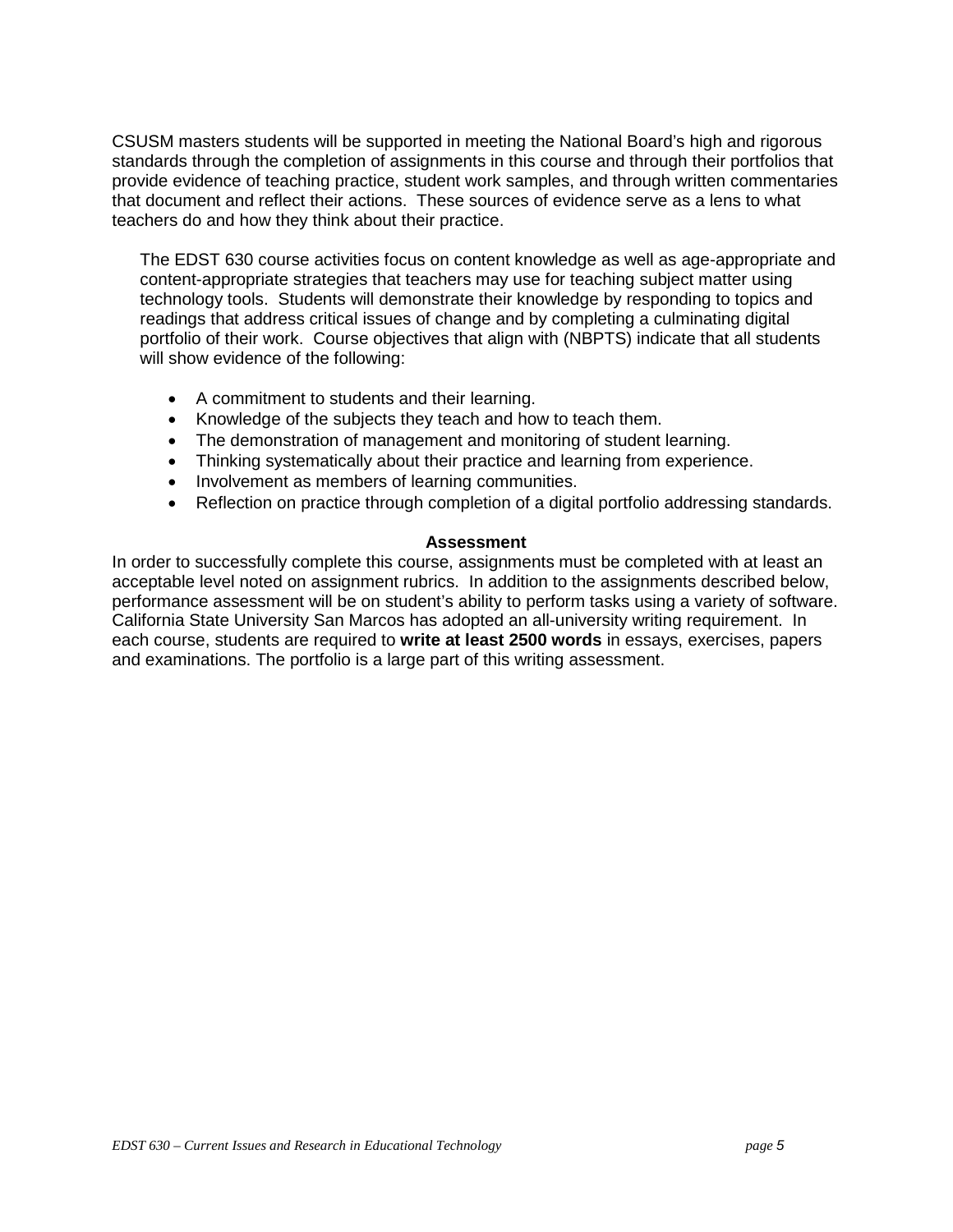# **Course Assignments/Assessments**

| <b>No</b>                                                                                                                                                                                          | <b>Assignment</b>                                                                                      | <b>Description</b>                                                                                                                                                                                                                                                                                                                                                                                                                                                         | <b>Points</b> |  |  |  |
|----------------------------------------------------------------------------------------------------------------------------------------------------------------------------------------------------|--------------------------------------------------------------------------------------------------------|----------------------------------------------------------------------------------------------------------------------------------------------------------------------------------------------------------------------------------------------------------------------------------------------------------------------------------------------------------------------------------------------------------------------------------------------------------------------------|---------------|--|--|--|
| 1<br>a/b                                                                                                                                                                                           | <b>CA EdTechProfile Self</b><br>Assessment                                                             | Students take a proficiency self-assessment based upon rubrics established<br>in alignment with the California Commission on Teacher Credentialing<br>(CTC) technology standard for a California K-12 teaching credential at the<br>beginning and end of the course to reflect on their growth in the areas<br>identified as important by the CA Dept of Education. Students submit results<br>in a chart provided by the EdTechProfile site along with their reflections. | 75            |  |  |  |
| 1 <sup>C</sup>                                                                                                                                                                                     | Site Inventory                                                                                         | Student completes an Inventory of technology at their site and within their<br>district or campus community.                                                                                                                                                                                                                                                                                                                                                               | 50            |  |  |  |
| $\sqrt{2}$                                                                                                                                                                                         | Teaching a Tech Skill<br>using a handout                                                               | Students create a handout for a tech activity using screen captures and step<br>by step instructions. Topics are selected from a list including such skills as:<br>use of technology to analyze data, use of rubrics, and other ways to assess<br>student learning using technology. A handout is created and distributed to<br>all students in the class via posting.                                                                                                     | 100           |  |  |  |
| 3                                                                                                                                                                                                  | Investigation of an<br>educational tool for<br>distance learning and<br>collaboration: Tapped<br>In    | Requires Synchronous Meeting Times. Students explore an online<br>community and tool for distance education. They create their profile, set up<br>a virtual office, participate in online presentations and identify strategies to<br>facilitate a Topic Discussion. Transcripts for online sessions are submitted<br>as an assignment. These transcripts are provided by Tapped In.                                                                                       | 75            |  |  |  |
| 4                                                                                                                                                                                                  | Facilitation of Topic<br>Discussion: Tapped In<br>(Issues in Ed Tech)<br>and<br>Annotated Bibliography | This assignment provides the opportunity for students to select an issue in<br>educational technology, research the issue and present findings to the<br>class. An annotated bibliography of readings from research is submitted.<br>Findings are presented using the online tool: Tapped In. Group<br>participation and reflection is required as part of this assignment.                                                                                                | 100<br>100    |  |  |  |
| 5                                                                                                                                                                                                  | <b>Information Literacy</b><br><b>Lessons</b>                                                          | Students explore lessons and resources to support information literacy skills<br>for students, adapt or modify a lesson for their classroom, teach the lesson,<br>and reflect on outcomes. (http://www.kn.sbc.com (21 <sup>st</sup> Century Literacy<br>Lessons).                                                                                                                                                                                                          | 100           |  |  |  |
| 6                                                                                                                                                                                                  | <b>Technology Lesson</b><br>and Rubric (Final<br>Project)                                              | Students design a technology-enhanced lesson using an online tool in<br>TaskStream. Based on course experiences, they incorporate effective<br>strategies and applications appropriate for grade level and subject area.<br>They design a rubric for the lesson and work in groups to exchange<br>feedback to modify and strengthen the lesson.                                                                                                                            | 150           |  |  |  |
| $\overline{7}$                                                                                                                                                                                     | <b>Digital Portfolio</b><br><b>Taskstream</b>                                                          | Students create an electronic portfolio to demonstrate they have met course<br>goals. The online portal (TaskStream) will be used for reflections and<br>artifacts that provide evidence related to each course goal. This experience<br>prepares teachers in the area of digital portfolio encouraged by the National<br>Board in collaboration with ISTE: Digital Edge Project.                                                                                          | 100           |  |  |  |
| 8                                                                                                                                                                                                  | Attendance and<br>Participation                                                                        | Students are active participants in course discussions and group activities<br>both in class and online. The use of electronic communication in Tapped In,<br>WebCT and email are required for class activities. Attendance (through<br>online presence), participation and timely access to online activities are<br>critical to success in the class.                                                                                                                    | 150           |  |  |  |
|                                                                                                                                                                                                    |                                                                                                        | <b>TOTAL POINTS</b>                                                                                                                                                                                                                                                                                                                                                                                                                                                        | 1000          |  |  |  |
| All assignments, requirements, due dates and scoring rubrics will be available through WebCT.<br>Students will check the calendar, announcements and assignment sections regularly for<br>updates. |                                                                                                        |                                                                                                                                                                                                                                                                                                                                                                                                                                                                            |               |  |  |  |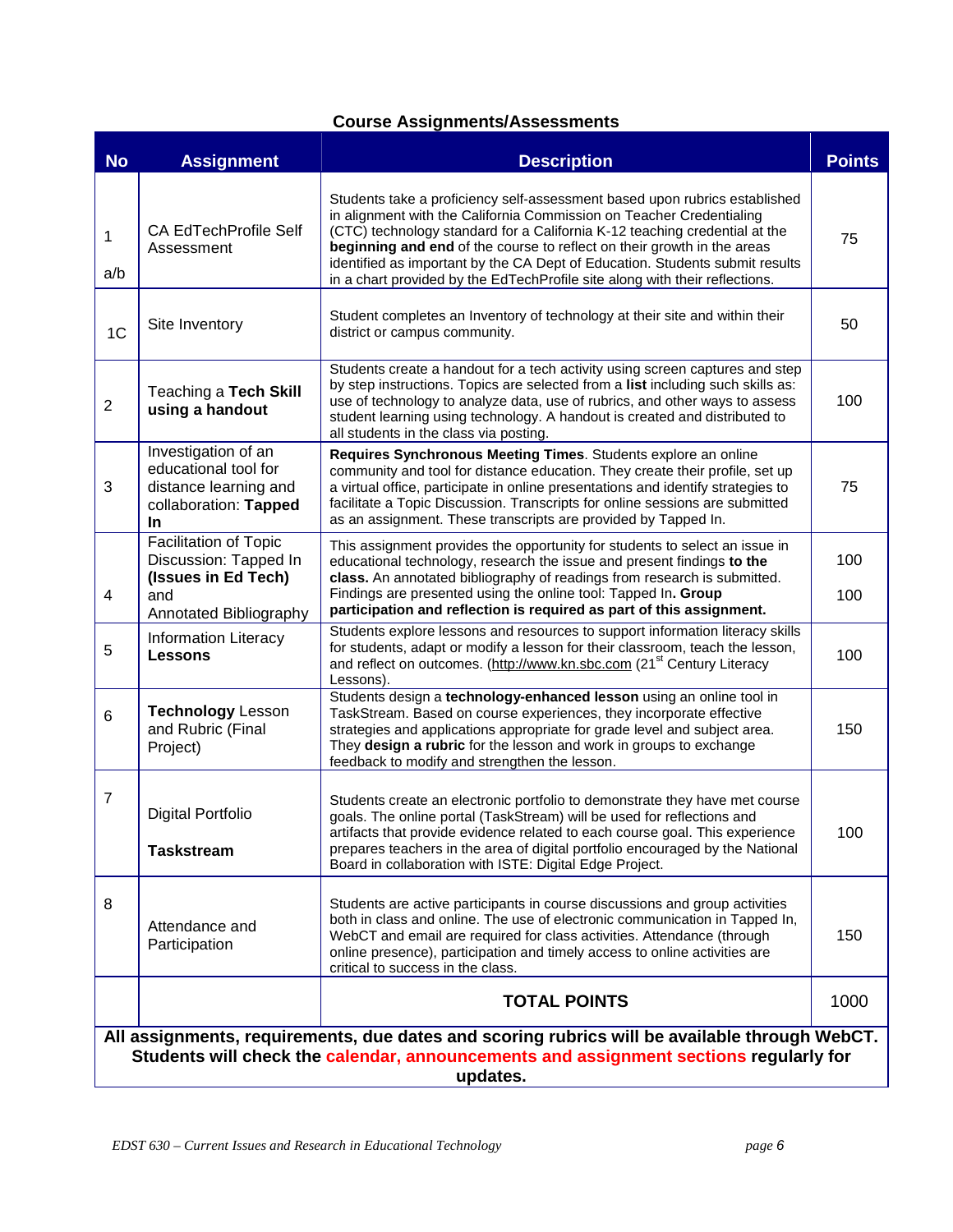## **Grading Procedures And Assignments**

| $94 - 100 = A$  | $80 - 83 = B$   | $70 - 73 = C$  |
|-----------------|-----------------|----------------|
| $90 - 93 = A$   | $77 - 79 = C +$ | $60 - 69 = D$  |
| $87 - 89 = B +$ | $74 - 76 = C$   | below $60 = F$ |
| $84 - 86 = B$   |                 |                |

Grading is calculated based the following percentages:

#### **Web Site Resources:**

CSUSM Library: http://library.csusm.edu/ WebCT: http://courses.csusm.edu TaskStream: http://www.taskstream.com International Society for Technology in Education: http://www.iste.org Center for Applied Research in Educational Technology: http://caret.iste.org Tapped In: http://ti2.sri.com/tappedin/ Video Classroom http://www.videoclassroom.org Apple Learning Interchange: http://www.ali.apple.com 21<sup>st</sup> Century Literacies: http://www.kn.pacbell.com/wired/21stcent/ Washington News: http://www.iste.org/publications/washington-notes/index.cfm Digital Edge Project: http://cnets.iste.org/dedge/ National Board for Professional Teaching Standards: http://www.nbpts.org/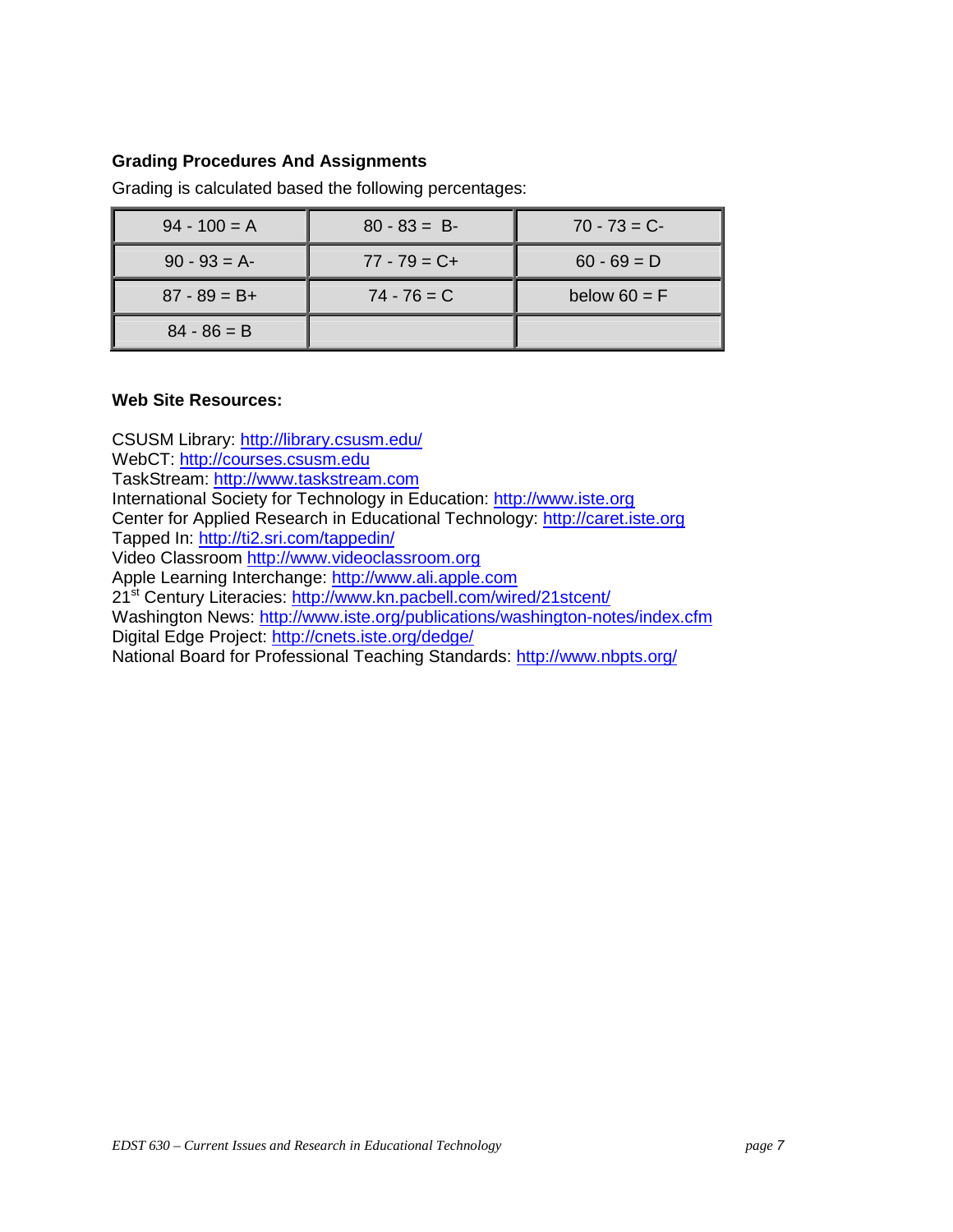# **Proposed Schedule (may be modified)**

| Module<br>Two<br>per<br>Week | <b>Topic</b>                                                                               | <b>Assignment</b>                                                                                                                                                                                                                           | (WebCT Calendar<br>and Assignments)<br><b>For exact DUE DATES</b> |
|------------------------------|--------------------------------------------------------------------------------------------|---------------------------------------------------------------------------------------------------------------------------------------------------------------------------------------------------------------------------------------------|-------------------------------------------------------------------|
| $\overline{0}$               | <b>Introductions</b><br><b>WebCT</b><br><b>EdTechProfile (1)</b>                           | <b>Class Overview and Intro</b><br><b>Assess current tech skills</b>                                                                                                                                                                        | <b>Campus ID</b><br><b>WebCT</b> access                           |
| 1                            | <b>NETS Standards</b><br><b>ISTE</b><br>Site Inventory (1C)                                | <b>NETS</b> standards<br>EdTechProfile -<br><b>ISTE web</b><br>Inventory of site tech                                                                                                                                                       | <b>ISTE Registration</b>                                          |
| $\overline{2}$               | <b>File Naming</b><br><b>Teaching a Tech Skill</b><br>Using a Handout (2)<br>Tapped In (3) | <b>Saving and Storing Files</b><br>Tech skills - how to make<br>a help sheet<br>Introduce Tapped In                                                                                                                                         |                                                                   |
| 3                            | <b>Identifying issues (4)</b><br><b>Current research</b>                                   | <b>Issues in Ed Tech:</b><br><b>National EdTech Plan</b><br><b>CARET</b><br><b>Use Bookmarks to locate</b><br>sites in three categories:<br>technology lessons,<br>articles<br><b>Identify Issues</b><br>Set up office - attend<br>sessions | <b>EdTechProfile (1a)</b><br>Site Inventory (1C)                  |
| $\overline{4}$               | <b>Library Searching for</b><br><b>Research</b>                                            | <b>Library Searches - find</b><br>articles on technology<br><b>issues</b>                                                                                                                                                                   |                                                                   |
| 5                            | <b>Intro and Resources</b><br><b>Taskstream</b><br><b>Lessons and Issues</b>               | <b>Search ISTE articles</b>                                                                                                                                                                                                                 | Taskstream Reg.                                                   |
| 6                            | <b>Show Case Tech Skills</b>                                                               |                                                                                                                                                                                                                                             |                                                                   |
| $\overline{7}$               | <b>Information Literacy</b><br>(5)                                                         | 21 <sup>st</sup> century lesson                                                                                                                                                                                                             | <b>Transcripts (3)</b><br><b>Tech Skills Sheets</b><br>(2)        |
| 8                            | Meet in groups<br><b>Virtual Communication</b>                                             |                                                                                                                                                                                                                                             | <b>Information Literacy</b><br><b>Lesson reviews and</b>          |